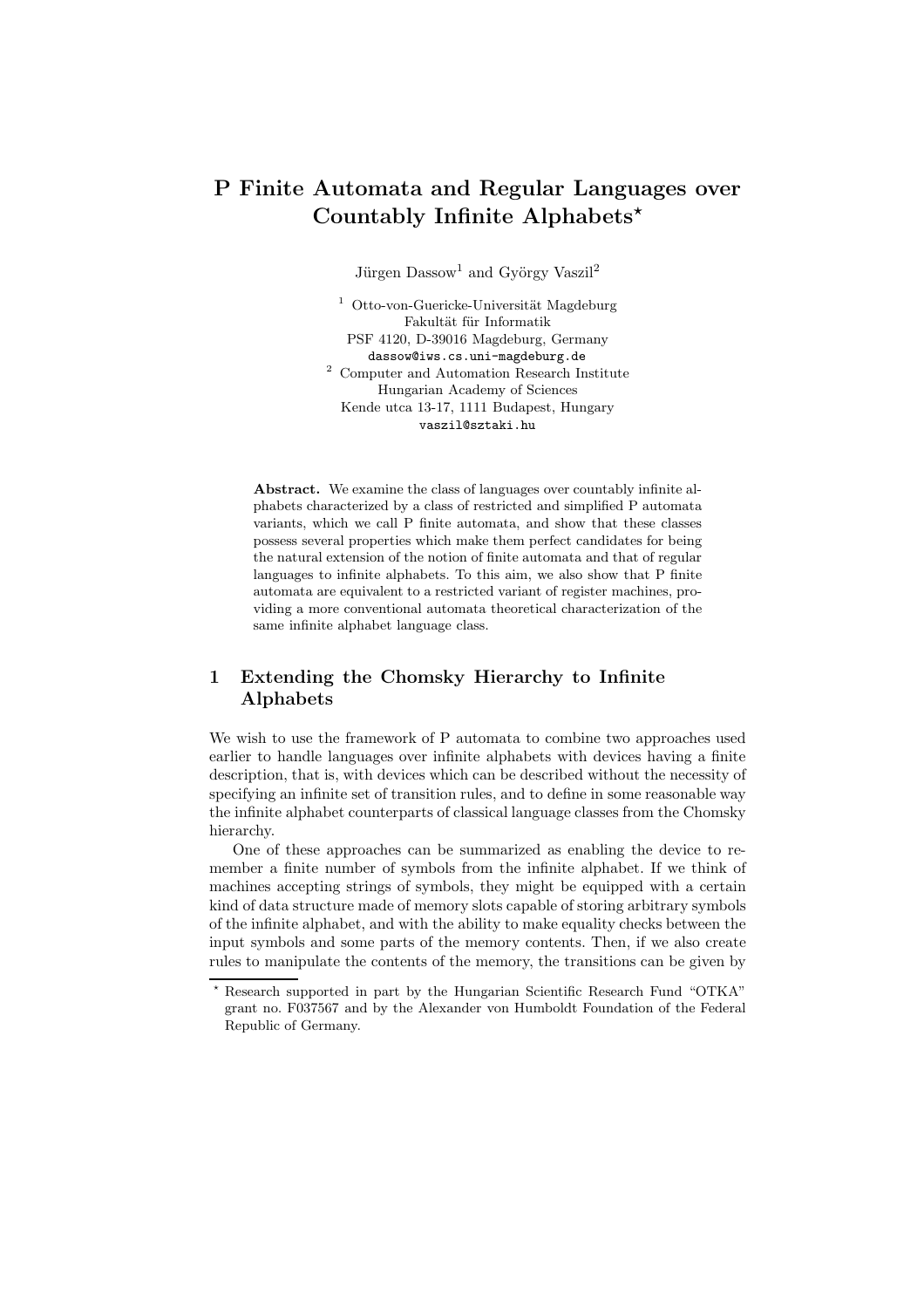reference to a finite subset of the memory slots and not to the input symbols themselves.

An example of this approach is [3] where the authors extend the notion of regular languages to infinite alphabets by defining them as sets of strings accepted by so called finite memory automata, finite automata equipped with a finite set of memory registers capable of storing symbols of the input. The transitions which can also manipulate in some simple way the contents of the memory, are based on the internal state of the finite control unit, and the equality (or nonequality) of the input symbol with the contents of certain registers. A similar idea is used in [1] to extend the notion of pushdown automata and of contextfree grammars to infinite alphabets. Since equality check in this framework is "easy", the language  $\{a_i^{2n} \mid i, n \geq 1\}$  over the alphabet  $\Sigma = \{a_i \mid i \geq 1\}$ , for example, can easily be accepted by finite memory automata. On the other hand, to capture relationships of the symbols other than equality or non-equality is "hard", the language  $\{a_{2i} \mid i \geq 1\}$  over  $\Sigma$ , for example, cannot be characterized with any of the above mentioned devices.

The second approach for handling infinite alphabets can be summarized as coding the symbols using a finite alphabet and then working with the corresponding code-word language (over a finite alphabet) instead of the original language (which is over an infinite alphabet).

As an example, we could mention [5] where a symbol  $a_i$  from the infinite alphabet  $\Sigma = \{a_i \mid i \geq 1\}$  is coded as the word  $0^i$ 1 over the binary alphabet  $\{0, 1\}$ , and then a language over the infinite alphabet  $\Sigma$  is defined to be regular (or context-free), if the corresponding code-word language over the binary alphabet {0, 1} is, in the conventional sense, regular (or context-free). This approach has some advantages, the language  $\{a_{2i} \mid i \leq 1\}$ , for example, which cannot be characterized with finite memory automata, is clearly regular according to this definition. On the other hand, the equality check of symbols proves to be "hard" in this framework, the language  $\{a_i a_i \mid i \geq 1\}$  for example, is in this sense a non-regular, or  $\{a_i a_i | i \geq 1\}$  is a non-context-free language.

In the present paper, we propose the combination of the previously described approaches: Instead of just coding or just remembering symbols, we propose to remember the codes of symbols. In some sense, this can not only be seen as a proposal which eliminates certain shortcomings of the above outlined concepts, but also as a more "realistic" description of the act of remembering a symbol from an infinite alphabet: The remembered object needs to be somehow denoted, and for this, a finite collection of signs, elements of a notation, can be used, thus, when we think of storing symbols, we really mean to think of storing code-words corresponding to symbols, and exactly this fact is expressed in our proposed model.

To explore these ideas, we will use the framework of membrane systems, or more precisely of P automata, which provide a very natural machinery to capture the above described concepts. The introduction of P automata in [2] was motivated by the idea of using P systems as language acceptors while keeping the machinery as simple as possible. The objects in a P automaton may move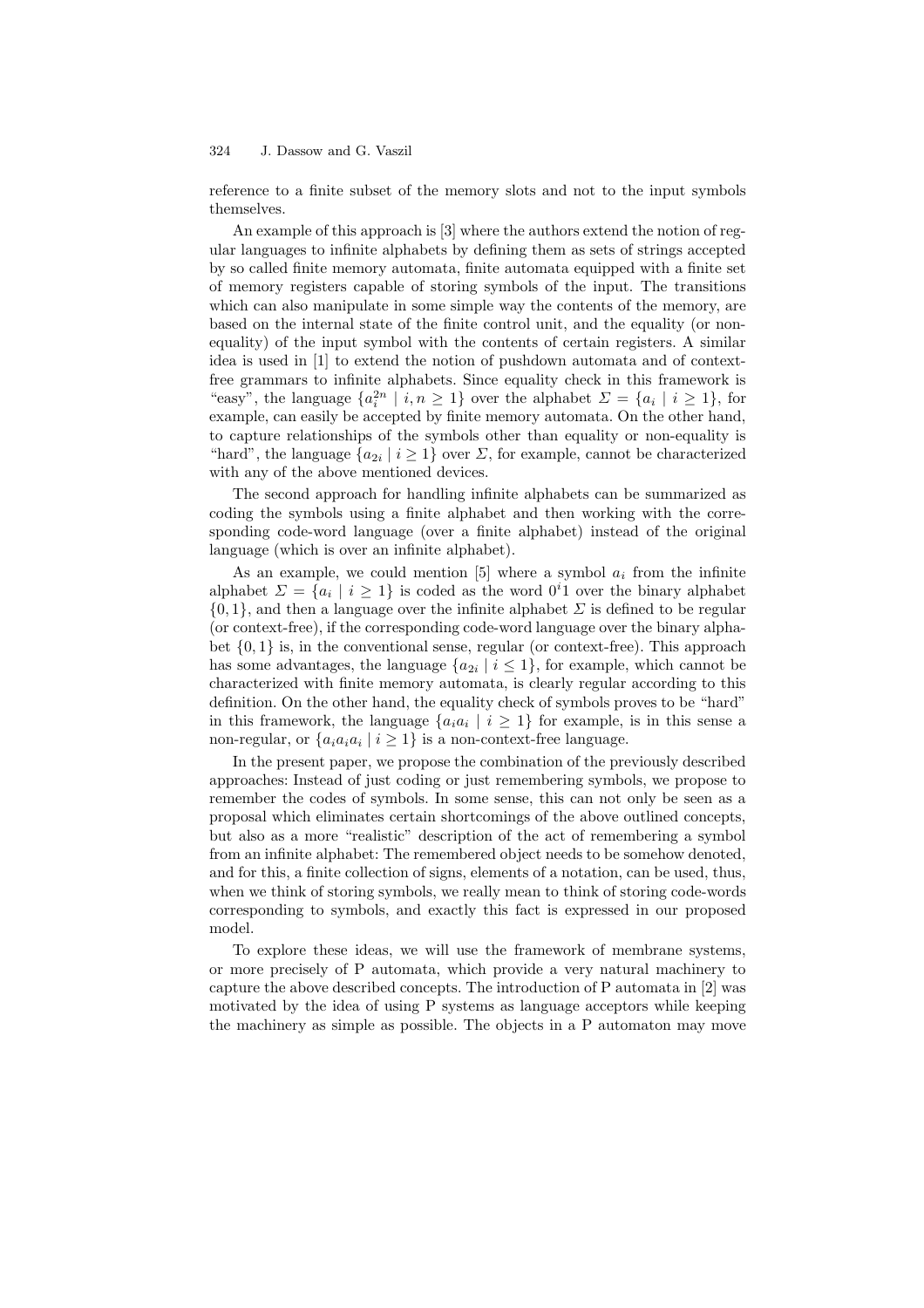through the membranes from region to region, but they may not be modified during the functioning of the systems, and furthermore, the "words" accepted by a P automaton correspond to the sequences of multisets containing the objects entering from the environment in each step of the evolution of the system.

Although the number of different objects used by the system, that is, the number of elements of the object alphabet of the system is finite, the number of possible multisets of objects entering the skin membrane in one computational step can be infinite. The reason for this property lies in the parallelism of the application of the evolution rules (which are communication rules in this case). The number of objects manipulated by one rule is finite, but since they can be applied in any number of "copies", the number of objects affected by the rules in one computational step can be arbitrary high, thus the potential number of objects requested by the rules of the skin membrane to enter the system is unbounded. Because of the infinite number of potential input multisets, it is rather natural to consider a P automaton as a machine working with strings of symbols over infinite alphabets.

In the following we define a quite restrictive class of such P automata, which we call P finite automata, to obtain a reasonably simple, but on the other hand, a still rather complex class of languages over countably infinite alphabets, and examine how appropriate candidate this language class is for being called the "infinite alphabet counterpart" of regular languages. To explore the relationship of our P automaton based model and the ones based on more conventional type of automata, we also define restricted variants of register machines which have additional capabilities for dealing with countably infinite alphabets, but a very restricted way of using the registers, the motivation of these restrictions being to formalize the properties of the P automaton based model in a more conventionallike automata theoretical framework.

We will show that the languages over finite alphabets contained by the language class accepted by P finite automata are precisely the regular languages, thus, since all infinite alphabet languages mentioned above are also contained in this class, with P finite automata we can obtain a more adequate generalization of finite automata, and of regular languages, to infinite alphabets, then with any of the above mentioned approaches.

## 2 Preliminaries and Definitions

We first recall the notions and the notations we use. The reader is assumed to be familiar with the basics of formal language theory, for details see [8]. Let  $\Sigma$ be a not necessarily finite, but countable set of symbols called alphabet. Let  $\Sigma^*$ be the set of all words over  $\Sigma$ , that is, the set of finite strings of symbols from  $\Sigma$ , and let  $\Sigma^+ = \Sigma^* - \{\varepsilon\}$  where  $\varepsilon$  denotes the empty word. For any set  $A \subseteq \Sigma$  let  $erase_A : \Sigma^* \to (\Sigma - A)^*$  with  $erase_A(x) = x$  for  $x \in \Sigma - A$ , and  $erase_A(x) = \varepsilon$ for  $x \in A$ .

Let  $V$  be a set of objects, and let  $N$  denote the set of nonnegative integers. A multiset is a mapping  $M: V \to \mathbb{N}$  which assigns to each object  $a \in V$  its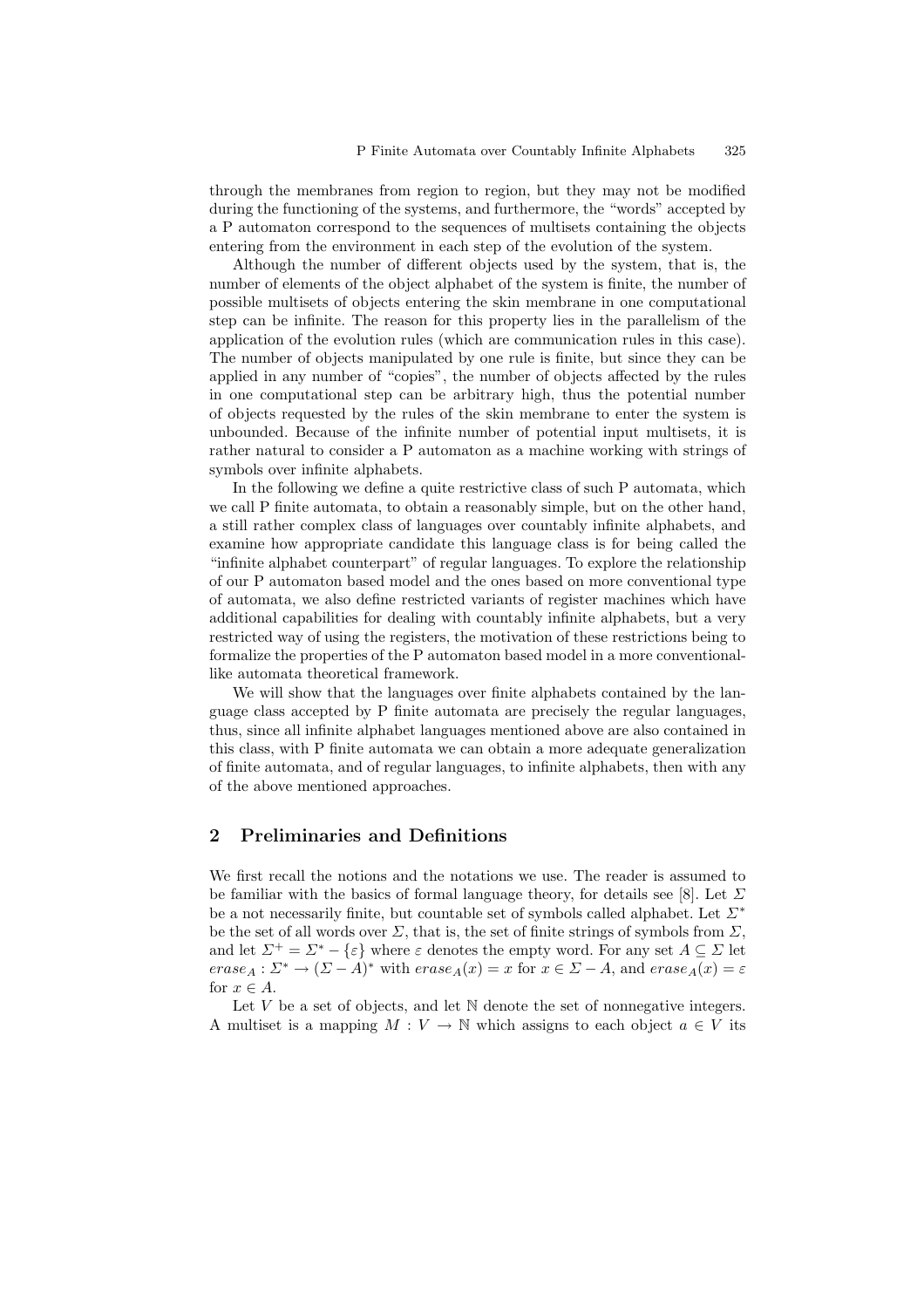multiplicity  $M(a)$  in M. The support of M is the set  $supp(M) = \{a \mid M(a) \geq 1\}.$ If  $supp(M)$  is a finite set, then M is called a finite multiset. The set of all finite multisets over the set V is denoted by  $V^{\circ}$ .

We say that  $a \in M$  if  $M(a) \geq 1$ . For  $M_1, M_2 : V \to \mathbb{N}$ , the containment relation  $M_1 \subseteq M_2$  holds if for all  $a \in V$ ,  $M_1(a) \leq M_2(a)$ . The union of  $M_1$  and  $M_2$  is defined as  $(M_1 \cup M_2) : V \to \mathbb{N}$  with  $(M_1 \cup M_2)(a) = M_1(a) + M_2(a)$ for all  $a \in V$ , the difference is defined for  $M_2 \subseteq M_1$  as  $(M_1 - M_2) : V \to \mathbb{N}$ with  $(M_1 - M_2)(a) = M_1(a) - M_2(a)$  for all  $a \in V$ , and the intersection is  $(M_1 \cap M_2) : V \to \mathbb{N}$  with  $(M_1 \cap M_2)(a) = min(M_1(a), M_2(a))$  for  $a \in V$ , where  $min(x, y)$  denotes the minimum of  $x, y \in \mathbb{N}$ . We say that M is empty if its support is empty,  $supp(M) = \emptyset$ .

A multiset  $M$  over the finite set of objects  $V$  can be represented as a string  $w$ over the alphabet V with  $|w|_a = M(a)$  where  $a \in V$  and  $|w|_a$  denotes the number of occurrences of the symbol a in the string w, and with  $\varepsilon$  representing the empty multiset. In the following we sometimes identify the finite multiset of objects  $M: V \to \mathbb{N}$  with the word w over V representing M, thus we write  $w \in V^{\circ}$ , or sometimes we enumerate the not necessarily distinct elements  $a_1, \ldots, a_n$  of a multiset as  $M = \{\{a_1, \ldots, a_n\}\}\$ , by using double brackets to distinguish from the usual set notation.

A P system is a structure of hierarchically embedded membranes, each having a label and enclosing a region containing a multiset of objects and possibly other membranes. The out-most membrane which is unique and usually labeled with 1, is called the skin membrane. The membrane structure is denoted by a sequence of matching parentheses where the matching pairs have the same label as the membranes they represent. If membrane  $i$  contains membrane  $j$ , and there is no other membrane, k, such that k contains j and i contains k, then we say that membrane i is the parent membrane of j, denoted as  $parent(j) = i$ .

The evolution of the contents of the regions of a P system is described by rules associated to the regions. Applying the rules synchronously in each region, the system performs a computation by passing from one configuration to another one. Several variants of the basic notion have been introduced and studied proving the power of the framework, see the monograph [7] for a summary of notions and results of the area. In the following we concentrate on communication rules called symport or antiport rules.

A symport rule is of the form  $(x, in)$  or  $(x, out), x \in V^{\circ}$ . If such a rule is present in a region  $i$ , then the objects of the multiset  $x$  can enter from the parent region or can leave to the parent region, respectively. An antiport rule is of the form  $(x, in; y, out), x, y \in V^{\circ}$ , in this case, objects of x enter from the parent region and in the same step, objects of  $y$  leave to the parent region. All types of these rules might be equipped with a promoter or inhibitor multiset, denoted as  $(x, in)|_Z, (x, out)|_Z$ , or  $(x, in; y, out)|_Z$ , with  $x, y \in V^{\circ}, Z \in \{z, \neg z \mid z \in V^{\circ}\},$ where if  $Z = z$  then the rules can only be applied if region i contains the objects of multiset z, or if  $Z = \neg z$ , then region i must not contain any of the elements of z. (For more on symport/antiport see [6], for the use of promoters see [4].)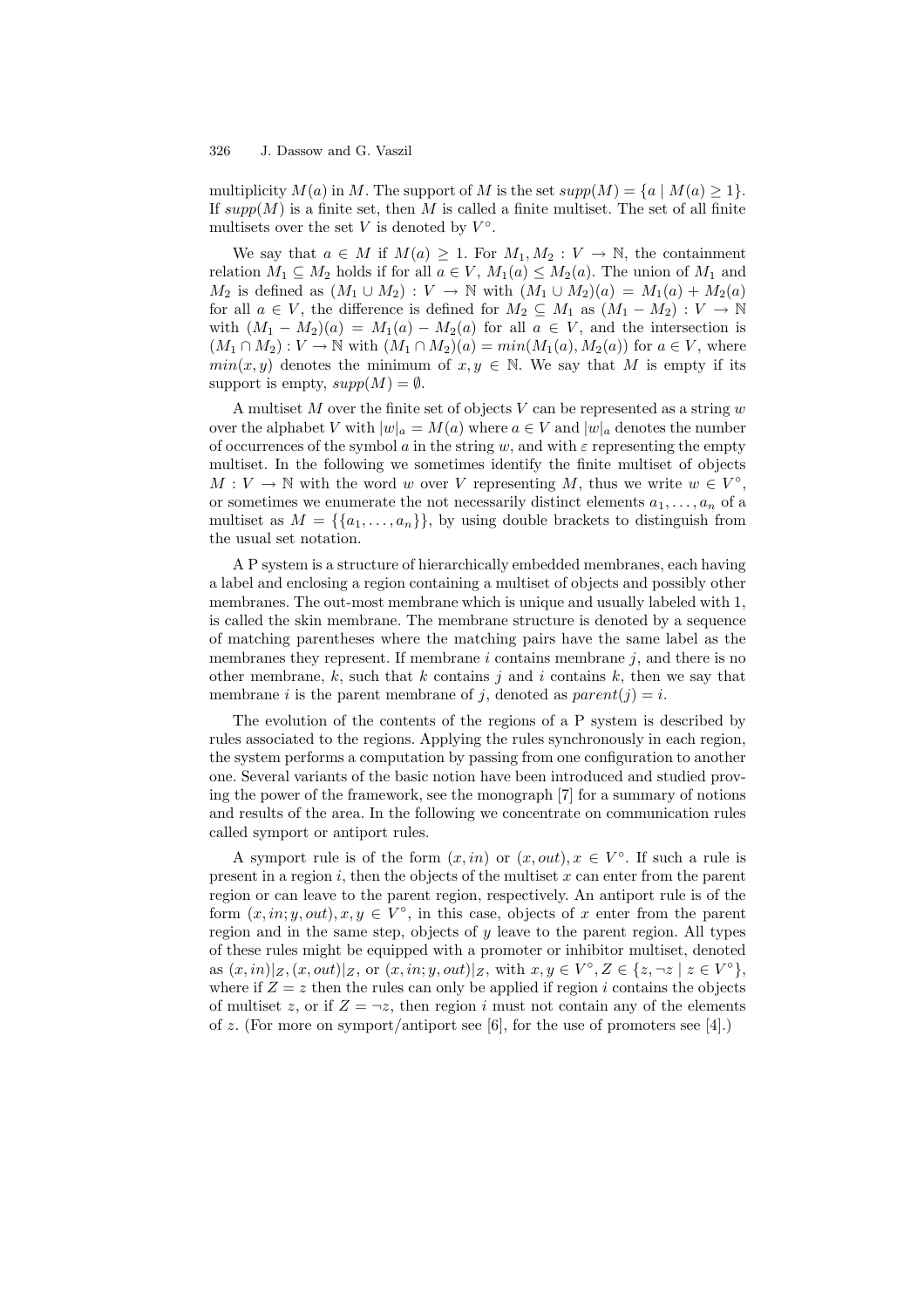A P automaton is  $\Gamma = (V, \mu, (w_1, P_1, F_1), \ldots, (w_n, P_n, F_n))$  where  $n \geq 1$  is the number of membranes,  $V$  is a finite set of objects,  $\mu$  is a membrane structure of  $n$ membranes with membrane 1 being the skin membrane, and for all  $i, 1 \leq i \leq n$ ,

- $w_i \in V^{\circ}$  is the initial contents (state) of region *i*, that is, it is the finite multiset of all objects contained initially by region  $i$ ,
- $P_i$  is a finite set of communication rules associated to membrane i, they can be symport rules or antiport rules, with or without promoters or inhibitors, as above, and
- $− F_i ⊆ V°$  is a finite set of finite multisets over V called the set of final states of region i. If  $F_i = \emptyset$ , then all the states of membrane i are considered to be final.

To simplify the notations we denote symport and antiport rules with or without promoters/inhibitors as  $(x, in; y, out)|_Z, x, y \in V^{\circ}, Z \in \{z, \neg z \mid z \in V^{\circ}\}\)$ , thus we also allow x, y, z to be the empty multiset/empty string. If  $y = \varepsilon$  or  $x = \varepsilon$ , then the notation above denotes the symport rule  $(x,in)|_Z$  or  $(y,out)|_Z$ , respectively, if  $z = \varepsilon$ , then the rules above are without promoters or inhibitors, they can also be denoted as  $(x, in; y, out)$ . We might also exchange the order of multisets to be sent out and to be imported, that is, the rule  $(x, out; y, in)|_Z$  is equivalent to  $(y, in; x, out)|_Z$ , with  $x, y, Z$  as above.

The *n*-tuple of finite multisets of objects present in the *n* regions of the P automaton  $\Gamma$  describes a *configuration* of  $\Gamma$ , the *n*-tuple  $(w_1, \ldots, w_n) \in (V^{\circ})^n$ is the initial configuration.

We say that a promoter or inhibitor Z of a rule  $(x, in; y, out)|_Z \in P_i$  is consistent with a configuration  $(w_0, w_1, \ldots, w_n)$ , if it permits the application of the rule, that is, either  $Z = z \in V^{\circ}$  and  $z \subseteq w_i$ , or  $Z = \neg z, z \in V^{\circ}$  and  $z \cap w_i = \varepsilon$ .

The application of the rules can take place in a sequential, or in a maximally parallel manner. Here we only consider parallel rule application, but we keep the subscript "par" in order to emphasize that maximal parallel application is just one of the different possibilities.

The transition mapping of a P automaton is a partial mapping  $\delta_{par} : V^{\circ} \times$  $(V^{\circ})^n \to 2^{(V^{\circ})^n}$ . These mappings are defined implicitly by the rules of the sets  $P_i, 1 \leq i \leq n$ . For a configuration  $(u_1, \ldots, u_n)$ ,

$$
(u'_1,\ldots,u'_n)\in \delta_{par}(u,(u_1,\ldots,u_n))
$$

holds, that is, while reading the input  $u \in V^{\circ}$  the automaton may enter the new configuration  $(u'_1, \ldots, u'_n) \in (V^{\circ})^n$ , if there exist rules as follows.

– For all  $i, 1 \leq i \leq n$ , there is a multiset of rules  $R_i = \{\{r_{i,1}, \ldots, r_{i,m_i}\}\}\$ where  $r_{i,j} = (x_{i,j}, in; y_{i,j}, out)|_{Z_{i,j}} \in P_i$  and  $Z_{i,j}, 1 \leq j \leq m_i$ , is consistent with  $u_i$ , satisfying the conditions below, where  $x_i$ ,  $y_i$  denote the multisets  $\bigcup_{1\leq j\leq m_i} x_{i,j}$  and  $\bigcup_{1\leq j\leq m_i} y_{i,j}$ , respectively. Furthermore, there is no rule occurrence  $r \in P_j$ , being consistent with  $u_j$ ,  $1 \leq j \leq n$ , with the additional restriction that if  $r \in P_1$  then  $r \neq (x,in)|_Z$ , such that the rule multisets  $R'_i$ with  $R'_i = R_i$  for  $i \neq j$  and  $R'_j = \{\{r\}\}\cup R_j$ , also satisfy the conditions.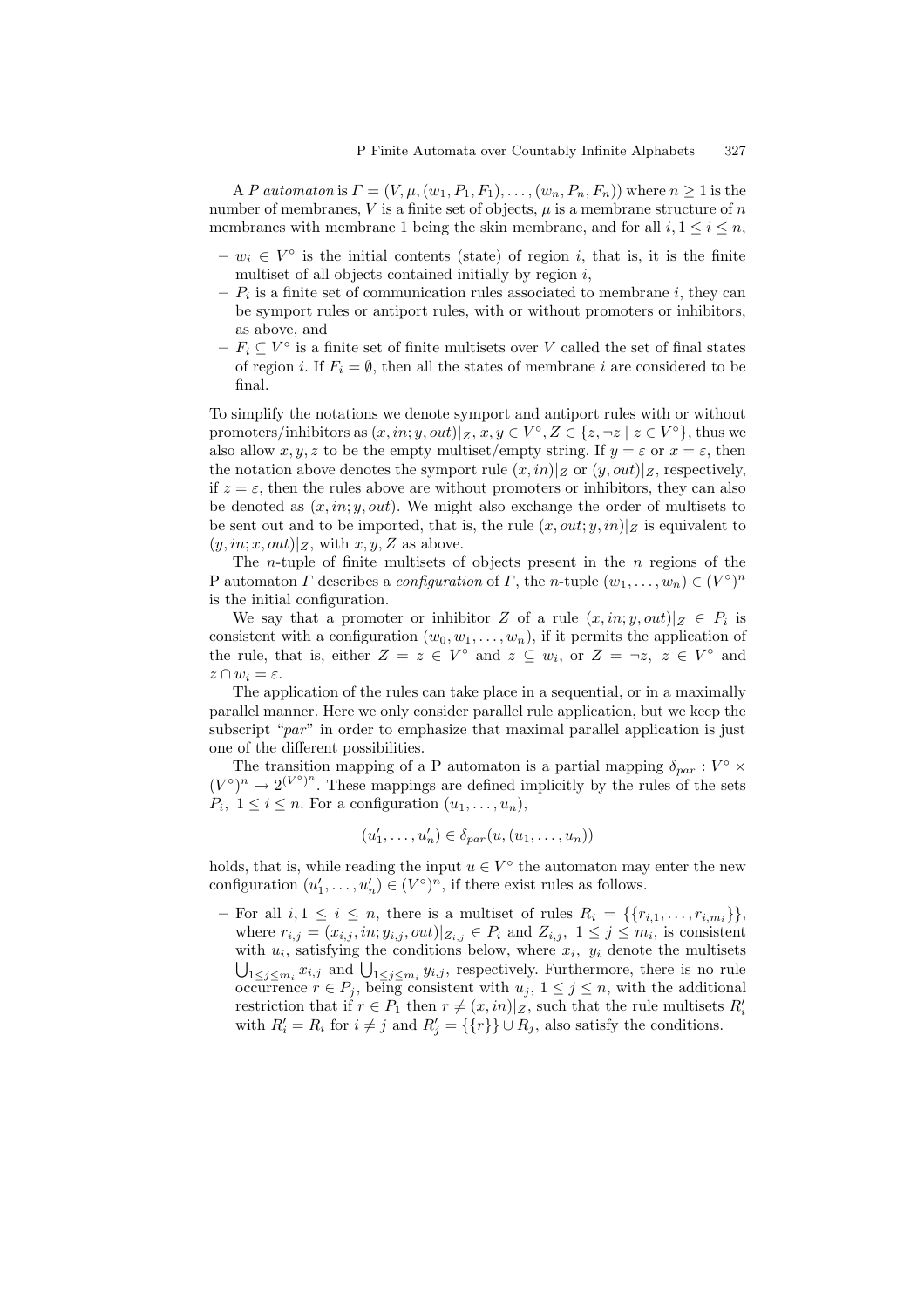The conditions are given as

- 1.  $x_1 = u$ , and
- 2.  $\left(\bigcup_{parent(j)=i} x_j\right) \cup y_i \subseteq u_i, \ 1 \leq i \leq n,$

and then the new configuration is obtained by

$$
u'_{i} = u_{i} \cup x_{i} - y_{i} \cup \bigcup_{parent(j)=i} y_{j} - \bigcup_{parent(j)=i} x_{j}, \ 1 \leq i \leq n.
$$

Note that we allow the use of rules of type  $(x,in)|_Z$  in the skin membrane in such a way that the application of any number of copies of these rules is considered to be maximally parallel.

Let us extend  $\delta_{par}$  to  $\bar{\delta}_{par}$ , a function mapping  $(V^{\circ})^*$ , the sequences of finite multisets over V, and  $(V^{\circ})^n$ , the configurations of  $\Gamma$ , to new configurations.

1.  $\bar{\delta}_{par}(v,(u_1,\ldots,u_n)) = \delta_{par}(v,(u_1,\ldots,u_n)), v, u_i \in V^{\circ}, 1 \le i \le n$ , and 2.  $\overline{\delta}_{par}((v_1)\dots(v_{s+1}),(u_1,\dots,u_n)) = \bigcup \delta_{par}(v_{s+1},(u'_1,\dots,u'_n))$ for all  $(u'_1, ..., u'_n) \in \bar{\delta}_{par}((v_1) \dots (v_s), (u_1, ..., u_n)), v_j, u_i, u'_i \in V^{\circ}$ ,  $1 \leq i \leq n, \ 1 \leq j \leq s+1.$ 

Note that we use brackets in the multiset sequence  $(v_1) \dots (v_{s+1}) \in (V^{\circ})^*$  in order to distinguish it from the multiset  $v_1 \cup \ldots \cup v_{s+1} \in V^{\circ}$ .

The sequence of multisets of objects accepted by the P automaton is the sequence of input multisets consumed by the skin membrane during the sequence of computational steps while the system reaches a final state, a configuration where for all j with  $F_j \neq \emptyset$ , the contents  $u_j \in V^{\circ}$  of membrane j is "final", i.e.,  $u_j \in F_j$ .

Let  $\Gamma$  be a P automaton as above with initial configuration  $(w_1, \ldots, w_n)$ , let  $Σ$  be an alphabet, and let  $f: V^{\circ}$  →  $Σ ∪ {ε}$  be a mapping with  $f(x) = ε$  if and only if  $x = \varepsilon$ .

We obtain the words of the *language accepted by*  $\Gamma$  as the images of the accepted multiset sequences, that is,

$$
L(\Gamma, f) = \{ f(v_1) \dots f(v_s) \in \Sigma^* \mid (u_1, \dots, u_n) \in \overline{\delta}_{par}((v_1) \dots (v_s), (w_1, \dots, w_n))
$$
  
with  $u_j \in F_j$  for all  $j$  with  $F_j \neq \emptyset$ ,  $1 \leq j \leq n$ ,  $1 \leq s \}.$ 

Obviously, the choice of the mapping  $f$  is essential. It has to be "easily" computable because the power of the P automaton should be provided by the underlying membrane system and not by  $f$  itself. The notion of "easiness", however, greatly depends on the context we are working in, so we do not give it a general specification here.

### 3 P Finite Automata and Restricted Register Automata

Now we introduce a restricted variant of P automata which we call P finite automata. The object alphabet of a P finite automaton contains a distinct element which is the only one that can appear in an arbitrary number of copies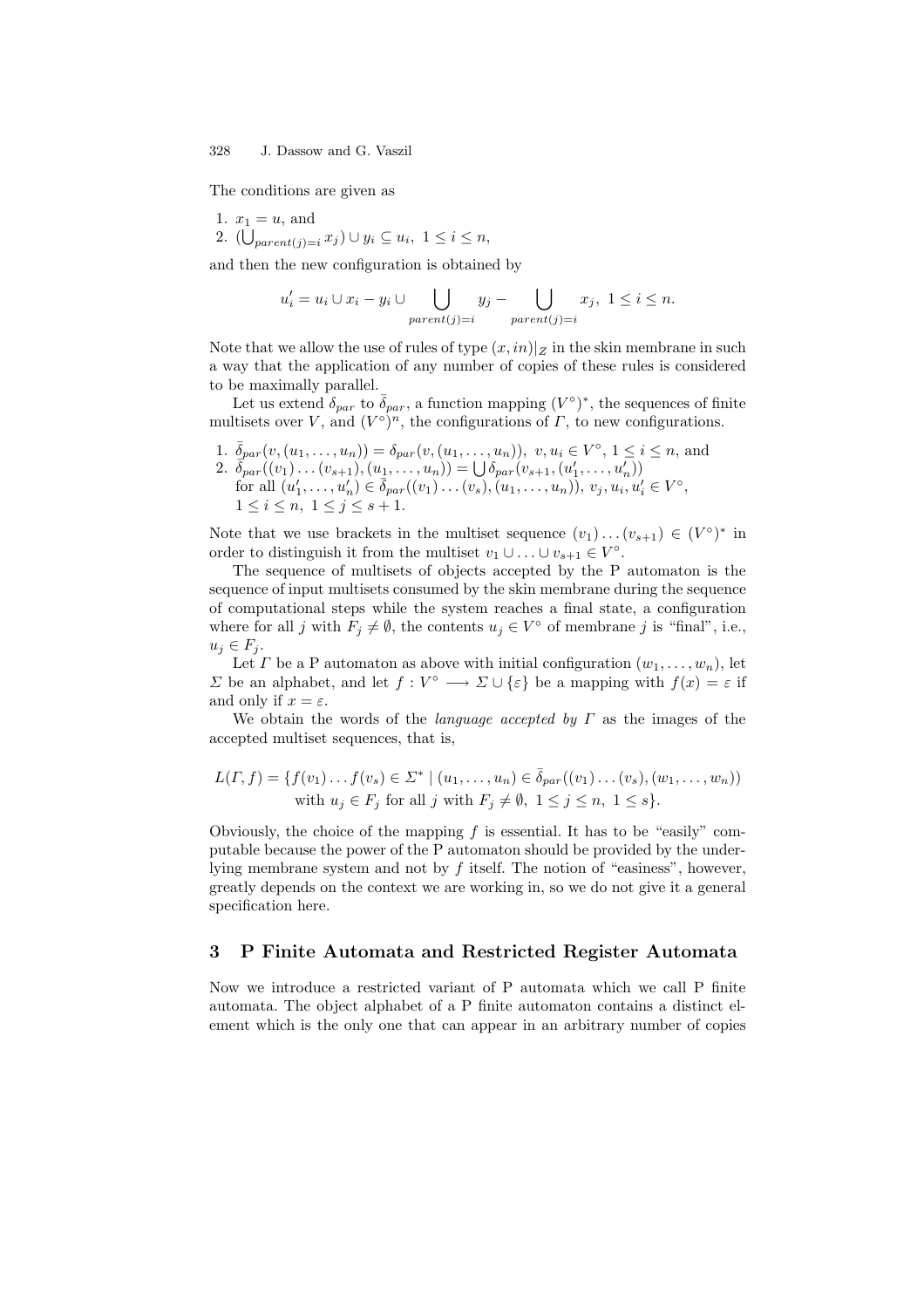inside the membrane structure and can be present only in the skin membrane. The other objects can move around through the regions, but they can only be exported, thus, their number of occurrences cannot increase during any computation. These properties are ensured by the very special and very simple form of rules which can be used by the system.

**Definition 1** A P finite automaton (PFA in short) is a P automaton (V ∪  $\{a\}, \mu, (w_1, P_1, F_1), \ldots, (w_n, P_n, F_n)$  where  $V \cup \{a\}$  is a finite alphabet with a distinct element denoted by  $a, \mu$  is a membrane structure of n membranes, and for  $1 \leq i \leq n$ ,  $w_i \in V^{\circ}$  is the initial multiset of region i,  $F_i$  is the set of final states for region  $i$ , and  $P_i$  is a finite set of rules associated to region  $i$  where

- if *i* ≠ 1,  $P_i$  contains rules of the form  $(x, in; y, out)|_Z$  with  $Z \in \{z, \neg z\}$ ,  $x, y, z \in V^{\circ}$ , and
- $-P_1$  contains rules of the form  $(x, in; y, out)|_Z$  where  $x \in \{a\}^\circ, y \in (V \cup \{a\})^\circ$ ,  $Z \in \{z, \neg z\}, z \in V^{\circ}.$

Thus, a PFA can only input multisets of the symbol a from the environment and these symbols can only remain in the skin region or be sent back to the environment, but they cannot enter regions i with  $i \geq 2$ . The symbol a is the only one which can appear in arbitrary many copies inside the system, the number of the other letters is at most as many as in the initial configuration, it might only decrease during the computation.

To obtain the accepted word we set up a correspondence between the set of possible input multisets and the countably infinite alphabet  $\Sigma = \{a_i \mid i \geq 1\}$ based on the number of a symbols in the input. If  $M \in \{a\}^{\circ}$  is an input multiset containing k copies of the symbol a, that is,  $M(a) = k$ , then M is mapped to  $a_k \in \Sigma$ . Thus, a sequence of input multisets corresponds to a sequence of letters from  $\Sigma$ . This is formalized in the following definition.

**Definition 2** Let  $\Sigma = \{a_i \mid i \geq 1\}$  be a countably infinite alphabet, and let  $\overline{I}$ be a PFA as above. The language over  $\Sigma$  accepted by  $\Gamma$ , denoted as  $L(\Gamma)$ , is defined as follows.

$$
L(\Gamma) = \{a_{i_1}a_{i_2}\dots a_{i_s} \in \Sigma^* \mid (u_1,\dots,u_n) \in \overline{\delta}_{par}((v_1)\dots(v_s),(w_1,\dots,w_n))
$$
  
with  $u_j \in F_j$  for all  $j$  with  $F_j \neq \emptyset$ ,  $1 \leq j \leq n$ , and  
 $f(v_j) = a_{i_j}$ ,  $1 \leq j \leq s\}$ 

where f is defined as  $f: \{a\}^{\circ} \to \Sigma \cup \{\varepsilon\}$ , with  $f(M) = a_i$  where  $M(a) = i$  for a multiset  $M(a) > 0$ , and  $f(M) = \varepsilon$  for M with  $M(a) = 0$ .

Let  $\mathcal{L}(PFA)$  denote the class of languages accepted by P finite automata.

Now we define restricted two register automata, or RRA in short, an other type of machine model to capture the capabilities of P finite automata. As we will show, the two models are equivalent, that is, they characterize the same class of infinite alphabet languages.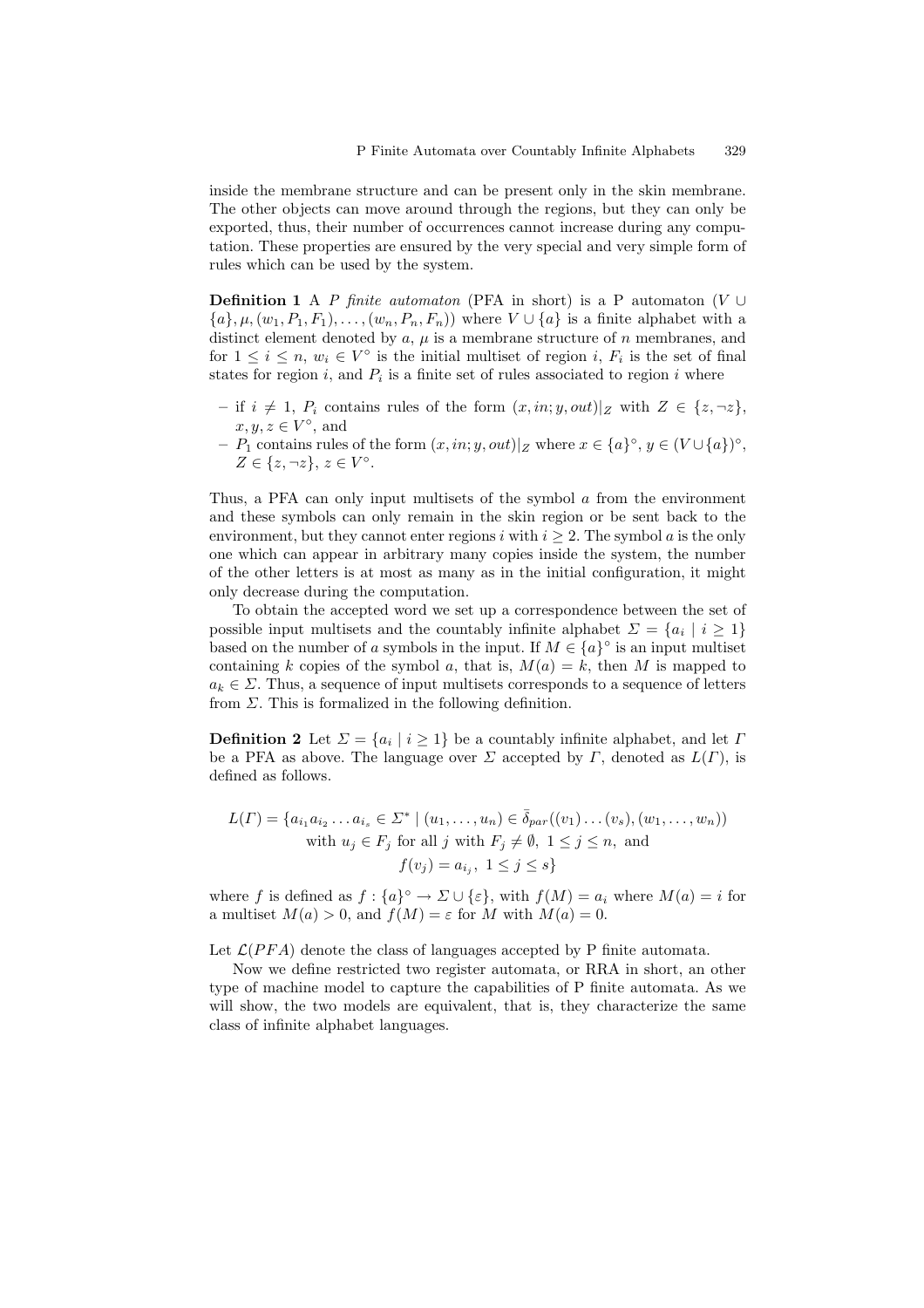An RRA has a finite control unit and two registers holding nonnegative integer values. The machine is capable of subtracting certain values from the first register and adding other values to the second one, based on rules specifying an internal state and two integers, until no more modifications of this type are possible. At this point, if the value of the second register is  $k$ , the machine reads an input symbol  $a_k$  from the countably infinite input alphabet while changing its state, empties the second register, and adds its value to the contents of the first register.

Definition 3 A restricted register finite automaton, or RRA in short, is a construct  $M = (\Sigma, Q, P, \leq, q_0, r_0, F)$  where  $\Sigma = \{a_i \mid i \geq 1\}$  is a countably infinite alphabet, Q is a finite set of states,  $q_0 \in Q$  is the initial state,  $r_0 \in \mathbb{N}$  is a nonnegative integer, the initial contents of the first register,  $F \subseteq Q$  is the set of final states, P is a finite set of instructions of the form  $(q; i_1, i_2)$ , or  $(q, q'; i_1, i_2)$ where  $q, q' \in Q$ ,  $i_1, i_2 \in \mathbb{N}$ , and  $\leq$  is a transitive relation defined on the rules of the form  $(q, q'; i_1, i_2) \in P$  with the property that  $(q_1, q_2; i_1, i_2) \leq (q'_1, q'_2; i'_1, i'_2)$ implies  $q_1 = q'_1$  and  $i_1 \leq i'_1$  (but not the other way around, i.e., rule pairs with the above properties are not necessarily elements of the relation  $\leq$ ). Furthermore, (\*) if  $(q, q'; i_1, i_2) \in P$  with  $i_1 > 0$  or  $i_2 > 0$ , then the internal state q is not reachable from  $q'$ , that is,  $q' \neq q$  and there is no sequence of states

$$
q' = q_1, q_2, \dots, q_t = q, \ q_j \in Q, \ 1 \le j \le t,
$$

for any  $t \ge 2$ , such that  $(q_j, q_{j+1}; i_{j_1}, i_{j_2}) \in P$ ,  $i_{j_1}, i_{j_2} \in \mathbb{N}$ , for all  $1 \le j \le t - 1$ .

A configuration of M is a triple  $(q, r_1, r_2)$  with the current state  $q \in Q$ , and the current register contents  $r_1, r_2 \in \mathbb{N}$ . Given a configuration  $(q, r_1, r_2)$ , the register contents can be modified obtaining  $(q, r'_1, r'_2)$ , denoted as

$$
(q,r_1,r_2)\Rightarrow (q,r_1',r_2'),
$$

if there is an instruction  $(q; i_1, i_2) \in P$  with  $r_1 - i_1 \geq 0$ , and  $r'_1 = r_1 - i_1$ ,  $r'_2 = r_2 + i_2$ , thus, the value of  $i_1$  is subtracted from the first register, and  $i_2$  is added to the second register.

The internal state of the machine can be modified while reading the input symbol  $a_j$ , denoted as

$$
(q, r_1, r_2) \Rightarrow^{a_j} (q', r'_1, 0),
$$

provided, that there is an instruction  $(q, q'; i_1, i_2) \in P$ , where  $r_1 - i_1 \geq 0$ . Then  $j = r_2 + i_2$  and  $r'_1 = r_1 - i_1 + j$ . Thus, when an instruction of this type is used, then after modifying the register contents using the values  $i_1, i_2$ , the resulting contents of the second register, denoted above as  $j$ , is added to the value of the first register, the symbol  $a_j$  is read from the input, and the contents of the second register is changed to 0. Note that if  $j = r_2 + i_2 = 0$ , then the automaton may change its state without reading any input symbol, or in other words,  $a_0 = \varepsilon$ . Note also, that if any of  $i_1$  or  $i_2$  in an instruction  $(q, q'; i_1, i_2) \in P$  is not zero, then the instruction can only be used once during any computation of the automaton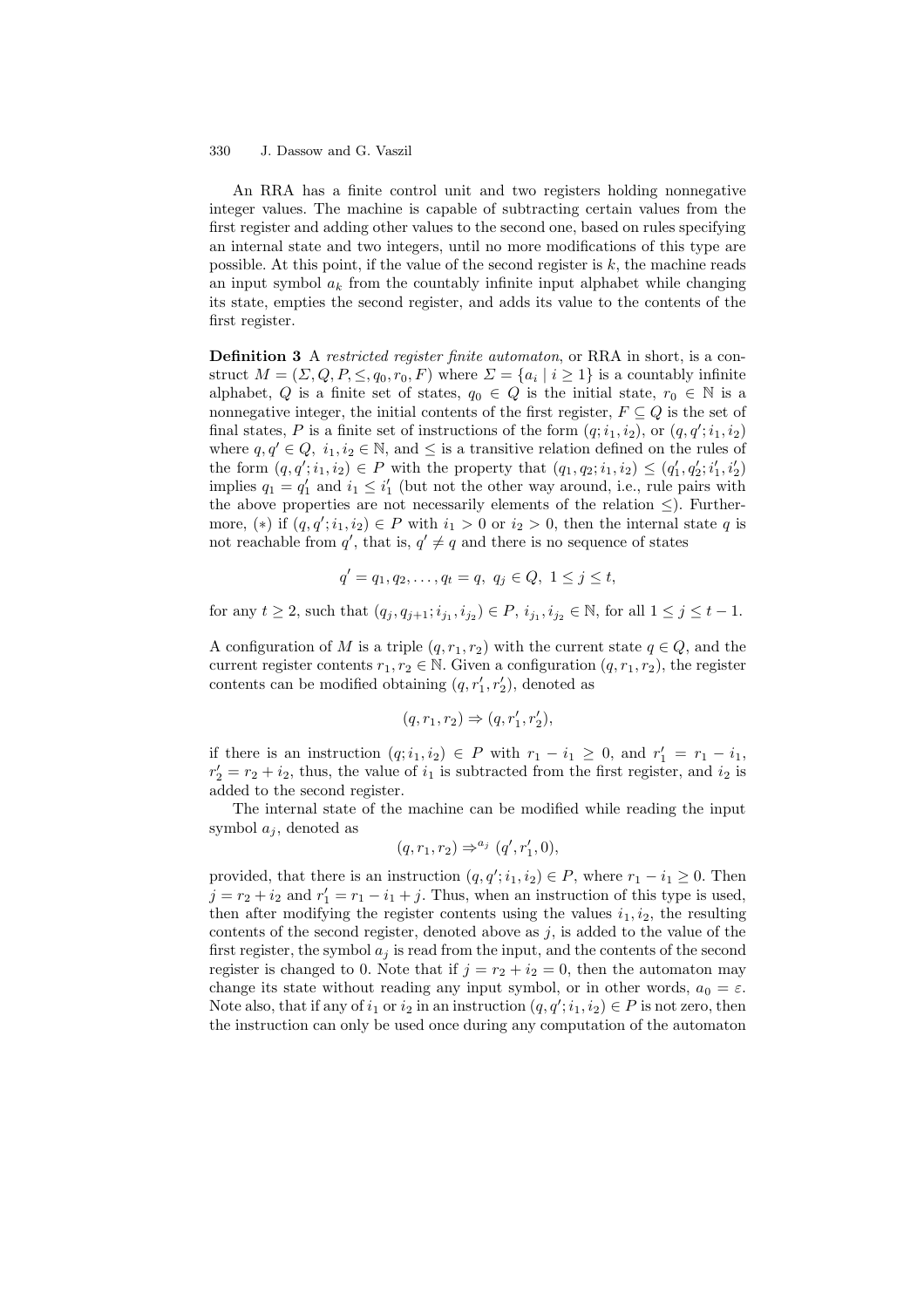since, due to the constraint marked with  $(*)$  and described above, after being in state  $q'$ , the internal control can never enter state q again.

Let us denote the reflexive and transitive closure of  $\Rightarrow$  by  $\Rightarrow^*$ , and let a transition of M be defined as

$$
(q, r_1, 0) \vdash^{a_j} (q', r'_1, 0),
$$

if  $(q, r_1, 0)$  ⇒<sup>\*</sup>  $(q, r''_1, r''_2)$  ⇒<sup>a<sub>j</sub></sup>  $(q', r'_1, 0)$ , and the following properties hold: If  $(q, q'; i_1, i_2)$  is the rule applied in  $(q, r''_1, r''_2) \Rightarrow^{a_j} (q', r'_1, 0)$  above, then there is no rule  $(q; i'_1, i'_2) \in P$  with  $i_1 + i'_1 \leq r''_1$ , and there is no  $(q, q''; i''_1, i''_2) \in P$  such that  $(q, q'; i_1, i_2) \leq (q, q''; i_1'', i_2'')$  and  $i_1'' \leq r_1''$ .

Note, that if  $(q, r_1, 0) \vdash^{a_j} (q, r'_1, 0)$  holds and there is a rule of the form  $(q; 0, i_2) \in P$ , then  $(q, r_1, 0) \vdash^{a_{j+k} \cdot i_2} (q', r'_1 + k \cdot i_2, 0)$  also holds, for any  $k \in \mathbb{N}$ .

**Definition 4** Let  $M$  be a RRA as above. The *language* accepted by  $M$  is defined as

$$
L(M) = \{ w = x_1 \dots x_n \in \Sigma^* \mid (q_0, r_0, 0) = C_0 \vdash^{x_1} C_1 \vdash^{x_2} \dots \vdash^{x_{n-1}} C_{n-1} \vdash^{x_n} C_n = (q_f, r, 0) \text{ where } q_f \in F \}.
$$

Let the class of languages (over countably infinite alphabets) accepted by RRA be denoted by  $\mathcal{L}(RRA)$ .

Now we show that P finite automata and restricted register automata are equivalent, that is, they accept the same class of infinite alphabet languages.

### **Lemma 1**  $\mathcal{L}(RRA) = \mathcal{L}(PFA)$ .

*Proof.* We first show that  $\mathcal{L}(RRA) \subseteq \mathcal{L}(PFA)$ . Let  $\Sigma = \{a_i \mid i \geq 1\}$  be a countably infinite alphabet, and let  $L \subseteq \Sigma^*$  be a language accepted by the RRA  $M = (\Sigma, Q, P, \leq, q_0, r_0, F)$ . We construct a P finite automaton  $\Gamma$ , such that  $L(M) = L(\Gamma).$ 

Let  $\Gamma = (V \cup \{a\}, [[]_2]_1, (w_1, P_1, \emptyset), (w_2, P_2, F_2))$  where  $V = Q \cup \{A, B\} \cup$  $\{(q, q'; i_1, i_2) \in P\}$  for the additional symbols  $A, B \notin Q$ , and

$$
w_1 = Aa^{r_0} \cup \{\{q \mid q \in Q\}\},
$$
  
\n
$$
P_1 = \{(a^{i_1}, out; a^{i_2}, in) |_{(q,q';k,l)q} \mid (q; i_1, i_2) \in P\} \cup
$$
  
\n
$$
\{(qB, out) |_{(q,q';k,l)q} \mid (q,q';k,l) \in P, k+l > 0\}
$$
  
\n
$$
\{(a^{i_1}q, out; a^{i_2}, in) |_{(q,q';i_1,i_2)q} \mid (q,q'; i_1, i_2) \in P, i_1 + i_2 > 0\} \cup
$$
  
\n
$$
\{(a^{i'_1 - i_1}B, out) |_{(q,q';i_1,i_2)q} \mid (q,q'; i_1, i_2) \leq (q,q''; i'_1, i'_2) \text{ for some}
$$
  
\n
$$
(q,q''; i'_1, i'_2) \in P\},
$$

$$
w_2 = \{ \{ (q, q'; i_1, i_2) \in P \} \} \cup \{ \{B\} \},
$$
  
\n
$$
P_2 = \{ ((q_0, q; i_1, i_2)B, out; A, in) | q \in Q, (q_0, q; i_1, i_2) \in P \} \cup
$$
  
\n
$$
\{ ((q', q''; i_1, i_2), out; (q, q'; i_1, i_2), in) \} \cup
$$
  
\n
$$
\{ ((q, q_f; i_1, i_2)B, in) | q_f \in F \},
$$
  
\n
$$
F_2 = w_2 AB.
$$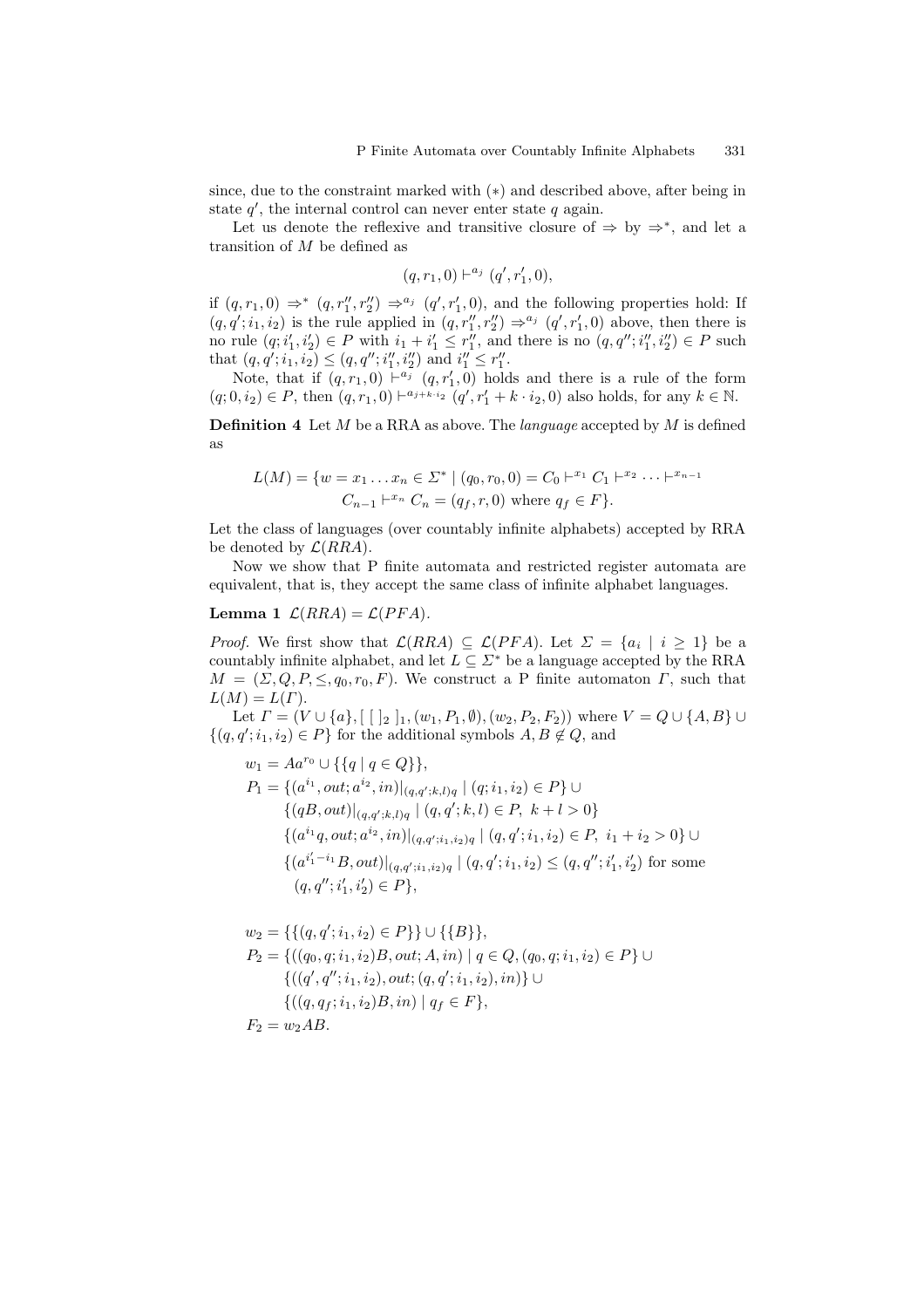We claim that  $M'$  accepts the same words as  $M$ . To see this, consider the following. A configuration of  $\Gamma$  containing  $(q, q'; i_1, i_2), q$ , and  $a^{r_1}$  in the first region corresponds to a configuration  $(q, r_1, 0)$  of M. Being in a configuration  $(q, r_1, 0)$ , M can apply its rules  $(q; i_1, i_2)$ , each of which has a corresponding rule  $(a^{i_1}, out; a^{i_2}, in)|_{(q,q';k,l)q}$  in  $\Gamma$ , and then one rule  $(q,q';i_1,i_2)$  which has in *Γ* the counterpart  $(a^{i_1}q, out; a^{i_2}, in)|_{(q,q';i_1,i_2)q}$  if  $i_1 + i_2 > 0$ . The repeated application of the rules of  $M$  is simulated by the maximal parallel application of the corresponding rules of  $\Gamma$ .

The second region of  $\Gamma$  is responsible for changing the rule symbols in the first region, it is achieved with  $((q', q''; i_1, i_2), out; (q, q'; i_1, i_2), in)$ . The export of the state symbols q to the environment makes sure that  $\Gamma$  cannot reach a configuration corresponding to the state  $q$  of M after simulating a rule of the form  $(q, q'; i_1, i_2)$  with  $i_1 + i_2 > 0$ . If such a rule should be simulated and q is not sent out the environment with  $(a^{i_1}q, out; a^{i_2}, in)|_{(q,q';i_1,i_2)q}$ , then the rule  $(qB, out)|_{(q,q';k,l)q}$  must be used, which sends B out to the environment, making it impossible for  $\Gamma$  to reach a final configuration. The symbol  $B$  is also sent out, thus, a final configuration cannot be reached, in the case when the simulated rule  $(q, q'; i_1, i_2)$  could not be applied in M because of the existence of  $(q, q'; i_1, i_2) \leq (q, q''; i'_1, i'_2)$  where  $(q, q''; i'_1, i'_2)$  could also be applicable.

Let us now show that  $\mathcal{L}(PFA) \subseteq \mathcal{L}(RRA)$ . Let  $\Sigma = \{a_i \mid i \geq 1\}$  be a countably infinite alphabet, and let  $L \subseteq \Sigma^*$  be a language accepted by the P finite automaton  $\Gamma = (V \cup \{a\}, \mu, (w_1, P_1, \emptyset), \ldots, (w_n, P_n, F_n))$ . We construct an RRA M, such that  $L(M) = L(\Gamma)$ .

First, let for any  $V' \in V^{\circ}$  (finite) multiset of objects  $DIST(V')$  denote the set of possible "distributions" of the elements of  $V'$  in the different membranes of  $\mu$ , that is, let  $DIST(V') = \{(v_1, \ldots, v_n) \mid \bigcup_{i=1}^n v_i = V'\}$ . Let also, for any  $d \in$  $DIST(V')$ , the set  $NEXT(d) \subseteq DIST(V')$  denote the set of those distributions of the elements of V' which can be reached from  $d \in DIST(V')$  by the maximal parallel application of rules of the form  $(x, out; y, in)|_Z \in P_i$ ,  $i \geq 2$ ,  $Z \in \{z, \neg z\}$ ,  $x, y, z \in V^{\circ}$ , in the membranes i,  $i \geq 2$ , of M. Note that, given V' and  $\bigcup_{i=2}^{n} P_i$ ,  $DIST(V')$  and  $NEXT(d)$  for any  $d \in DIST(V')$  are easily constructible.

For any rule set  $P_i$ ,  $1 \leq i \leq n$ , and distribution  $d \in DIST(V')$ ,  $V' \in V^{\circ}$ , let  $P_i(d)$  denote the set of those rules  $(x, out; y, in)|_Z \in P_i$  where Z is consistent with  $d \in DIST(V')$ .

Now we construct the simulating RRA. Let  $M = (\Sigma, Q, P, \leq, q_0, r_0, F)$ . The states of the finite control correspond to the possible distributions of elements from  $V$  in the different membranes of  $M$ , the contents of the first counter corresponds to the number of  $\alpha$  symbols in the skin membrane.  $M$  is constructed as follows.

Let  $W = \text{erase}_{\{a\}}(\bigcup_{i=1}^{n} w_i)$ , thus W is the multiset of objects from V occurring in the regions of the P finite automata  $\Gamma$ . Let  $Q = \bigcup_{W' \subseteq W} DIST(W')$ ,  $q_0 = (w'_1, w_2, \ldots, w_n)$ , and  $r_0 = k$ , where  $w'_1 = \text{erase}_{\{a\}}(w_1)$  and  $w_1 = a^k w'_1$ . Let also

$$
F = \{(v_1, \ldots, v_n) \in Q \mid v_i \in F_i \text{ for all } i \text{ with } F_i \neq \emptyset, 1 \leq i \leq n\},\
$$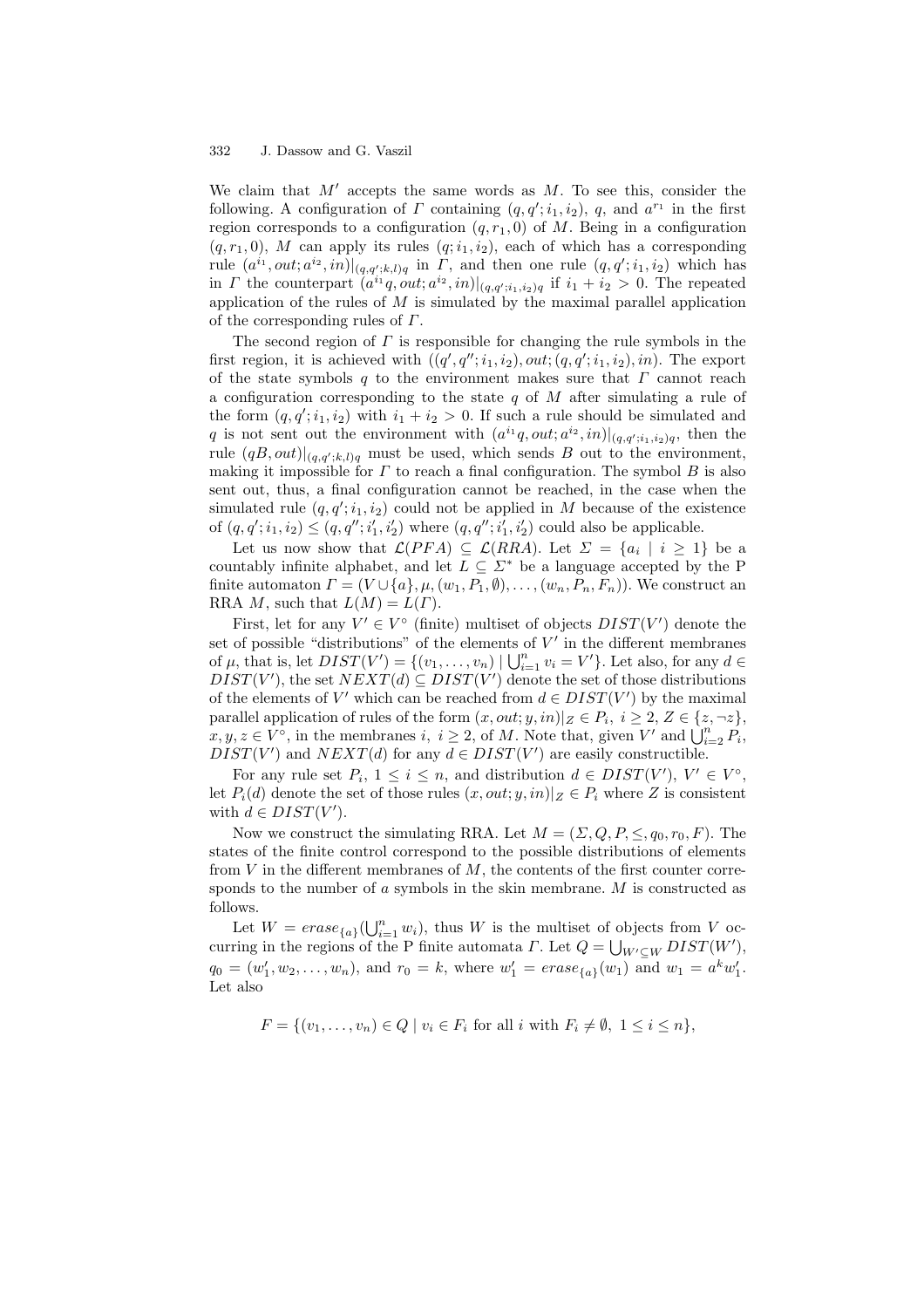and let the set of instructions be the following.

$$
P = \{(q, i_1, i_2) \mid (a^{i_1}, out; a^{i_2}, in) | Z \in P_1(q), q \in Q\} \cup
$$
  

$$
\{(q, q', i_1, i_2) \mid \text{ there is a multiset of rules}
$$
  

$$
(a^{i_{1,j}} x_j, out; a^{i_{2,j}}, in) | Z_j \in P_1(q), x_j \in (V)^\circ, x_j \neq \varepsilon, 1 \leq j \leq t,
$$
  
for  $q = (u_1, ..., u_n)$  and  $i_1 = \sum_{j=1}^t i_{j,1}, i_2 = \sum_{j=1}^t i_{j,2},$  with  

$$
q' = (v_1, ..., v_n) \in NEXT(u_1 - x, u_2, ..., u_n)
$$
 where  $x = \bigcup_{j=1}^t x_j$ .

Furthermore, if for some state  $q = (u_1, \ldots, u_n)$ , there are two multisets of rules

$$
(a^{i_{1,j}}x_j, out; a^{i_{2,j}}, in)|_{Z_j} \in P_1(q), \ 1 \le j \le t, \text{ and}
$$

$$
(a^{i'_{1,j}}x'_j, out; a^{i'_{2,j}}, in)|_{Z'_j} \in P_1(q), \ 1 \le j \le t',
$$

such that for  $x = \bigcup_{j=1}^t x_j$ ,  $x' = \bigcup_{j=1}^{t'} x'_j$ , the property that  $x \cup x' \subseteq u_1$  holds, and there exists a state  $\bar{q} = (v_1, \ldots, v_n)$  such that for  $q_1 = (u_1 - x, u_2, \ldots, u_n)$ and  $q_2 = (u_1 - x - x', u_2, \dots, u_n),$ 

$$
\bar{q} \in \{(s_1 - x', s_2, \dots, s_n) \mid (s_1, \dots, s_n) \in NEXT(q_1)\} \cap NEXT(q_2),
$$

then let

$$
(q, (v_1 + x', \ldots, v_n); i_1, i_2) \leq (q, (v_1, \ldots, v_n); i_1 + i'_1, i_2 + i'_2)
$$

for  $i_1 = \sum_{j=1}^t i_{j,1}, i_2 = \sum_{j=1}^t i_{j,2}, i'_1 = \sum_{j=1}^{t'} i'_{j,1}, i'_2 = \sum_{j=1}^{t'} i'_{j,2}.$ 

To see how these rules simulate the P finite automaton  $\Gamma$ , consider the following. A configuration  $(a^{r_1}v_1, \ldots, v_n), v_i \in V^{\circ}, 1 \le i \le n$ , of  $\Gamma$  corresponds to the configuration  $(q, r_1, 0)$  of M where  $q = (v_1, \ldots, v_n)$ .

Consider now a computational step of  $\Gamma$ , in which the maximal parallel application of rules of the form  $(a^{i_1}, out; a^{i_2}, in)|_Z$  occurs. This can be simulated by the repeated applications of rules of the form  $(q; i_1, i_2)$  and then with  $(q, q'; 0, 0)$ where  $q' = (v'_1, \ldots, v'_n)$  and the configuration  $(v'_1, \ldots, v'_n)$  is one of those which can be obtained by applying the rest of the rules in the rest of the regions of  $\Gamma$ .

If not only rules of the form  $(a^{i_1}, out; a^{i_2}, in)|_Z$ , but also rules of the form  $(a^{i_1}u, out; a^{i_2}, in)|_Z$  with  $u \in V^{\circ}$ ,  $u \neq \varepsilon$ , are applied, then instead of  $(q, q'; 0, 0)$ , a rule of the form  $(q, q'; i_1, i_2), i_1 + i_2 > 0$ , corresponding to a subset of the applicable rules of this form are used,  $q'$  corresponding to a possible distribution of the remaining elements of  $V$  which were not sent out to the environment by the corresponding rule set of  $\Gamma$ .

The construction of the relation  $\leq$  ensures that M uses only rules which correspond to maximal subsets of the applicable rules of  $\Gamma$ .

# 4  $\mathcal{L}(PFA)$  as the Extension of the Regular Language Class to Infinite Alphabets

First we show that all "conventional", finite alphabet regular languages can be accepted by P finite automata.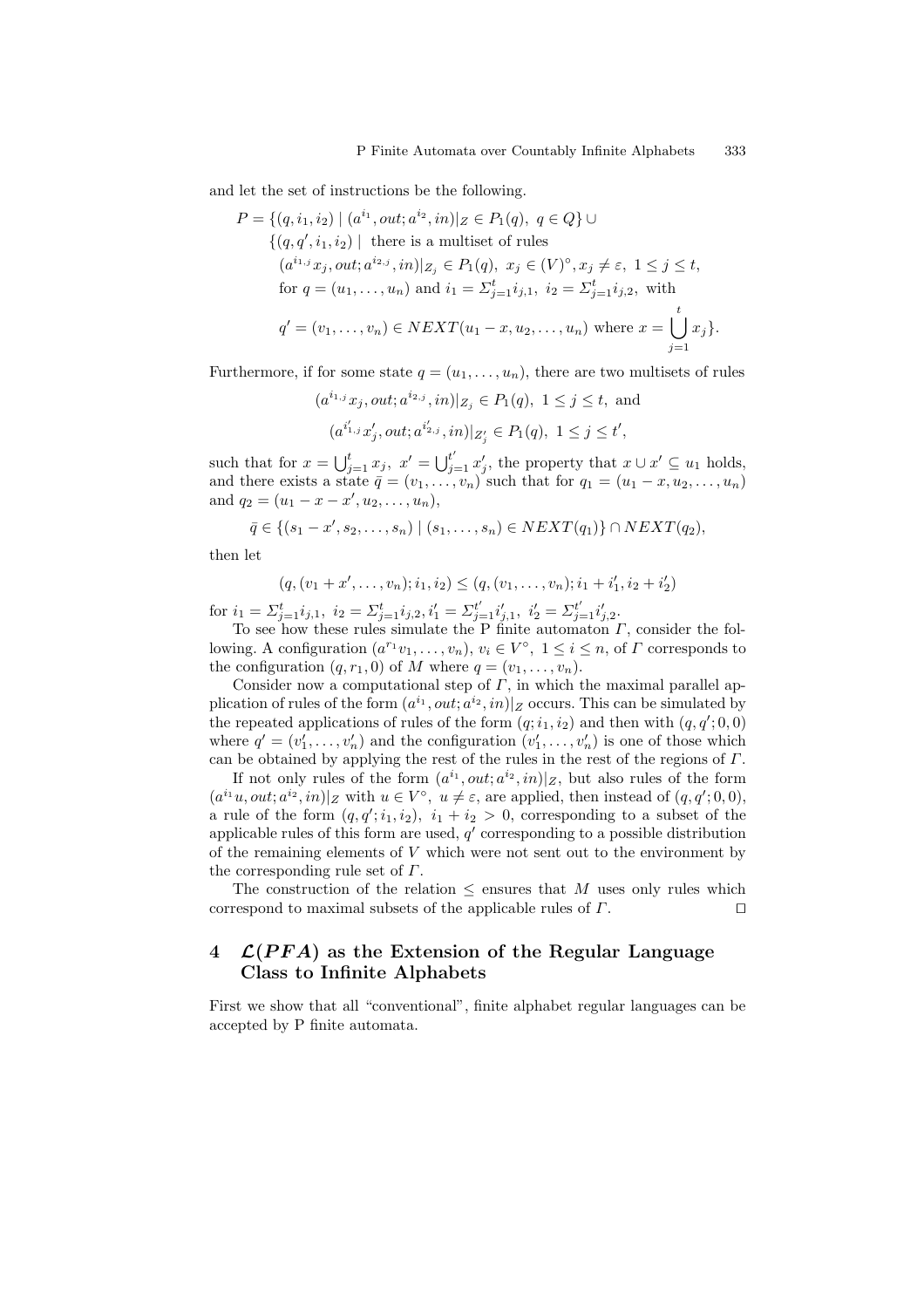### Lemma 2  $\mathcal{L}(REG) \subset \mathcal{L}(PFA)$ .

*Proof.* Let  $M = (\Sigma_1, Q, \delta, q_0, F)$  be a deterministic finite automaton over the finite input alphabet  $\Sigma_1 = \{a_1, \ldots, a_k\}$ , with set of states Q, transition relation  $\delta: Q \times \Sigma \to Q$ , initial state  $q_0 \in Q$ , and set of final states  $F \subseteq Q$ . Let the regular language accepted by  $M$  be denoted by  $L(M)$ . Let us also assume that  $q_0 \notin F$ , and furthermore, there is no  $q \in Q$ ,  $a_i \in \Sigma_1$ , such that  $\delta(q, a_i) = q_0$ .

Let  $TRANS = \{[q_1, a_i, q_2] | \delta(q_1, a_i) = q_2\}$  and let  $TRANS' = \{[q_1, a_i, q_2]'\}$  $\delta(q_1, a_i) = q_2$ , a primed and a non-primed set of triples corresponding to the transitions of M. Let us also denote for any  $t' \in TRANS'$ , by  $next(t')$  the set of those non-primed transition symbols which correspond to transitions that can follow the transition denoted by the primed symbol  $t'$ , that is,  $next(t') =$  $\{[q_2, a_j, q_3] \in TRANS \mid t' = [q_1, a_i, q_2]' \}$ . For any non-primed  $t \in TRANS$ , we always denote the corresponding primed symbol from  $TRANS'$  by  $t'$ .

Now we construct a P finite automaton  $\Gamma$ , such that  $L(\Gamma) = L(M)$ . Let  $\Gamma =$  $(V \cup \{a\}, [[]_2]_1, (w_1, P_1, \emptyset), (w_2, P_2, F_2))$  where  $V = TRANS \cup TRANS' \cup \{\#\}$ and

$$
w_1 = a#,
$$
  
\n
$$
P_1 = \{(a^i, in; a, out)|_t, (a^{i-1}, out)|_{t'} | t = [q_j, a_i, q_k], i > 1\} \cup
$$
  
\n
$$
\{(a, in; a, out)|_t | t = [q_j, a_1, q_k]\},
$$

$$
w_2 = \{ \{t, t' \mid t \in TRANS \} \},
$$
  
\n
$$
P_2 = \{ (\#, in; t_0, out) \mid t_0 = [q_0, a_i, q] \} \cup
$$
  
\n
$$
\{ (t, in; t', out), (t', in; s, out) \mid t \in TRANS, s \in next(t') \},
$$
  
\n
$$
F_2 = \{ \{ \{ t, t' \mid t \in TRANS \} \} - \{ \{ s' \} \} \mid \text{for}
$$
  
\nall  $s' \in TRANS'$  such that  $s' = [q, a_i, q_f]'$ ,  $q_f \in F \}.$ 

It is not difficult to see how  $\Gamma$  simulates M. The rules of the second region are responsible for sending symbols representing the transitions of  $M$  into the first region in an order which is a legal transition sequence of  $M$ , and the rules of the first region import from the environment the necessary number of as corresponding to the input symbol belonging to the simulated transition.  $\square$ 

Now we show that the class of finite alphabet languages accepted by P finite automata is precisely the class of regular languages.

**Lemma 3** If L is a language over a finite alphabet, such that  $L \in \mathcal{L}(PFA)$ , then  $L \in \mathcal{L}(REG)$ .

*Proof.* Let  $M = (\Sigma, Q, P, \leq, q_0, r_0, F)$  be a RRA and let  $L(M) \subseteq \Sigma_1^*$  where  $\Sigma_1 \subseteq$  $\Sigma$  is a finite alphabet. Note that the existence of a rule of the form  $(q, 0, i_2) \in P$ would contradict the fact that  $L(M)$  is a language over a finite alphabet, thus, we can assume that there are no rules of this form in the rule set  $P$ . Let us also assume, without the loss of generality, that  $q_0 \notin F$ . In the following, we construct a nondeterministic finite automaton  $M'$ , such that  $L(M') = L(M)$ .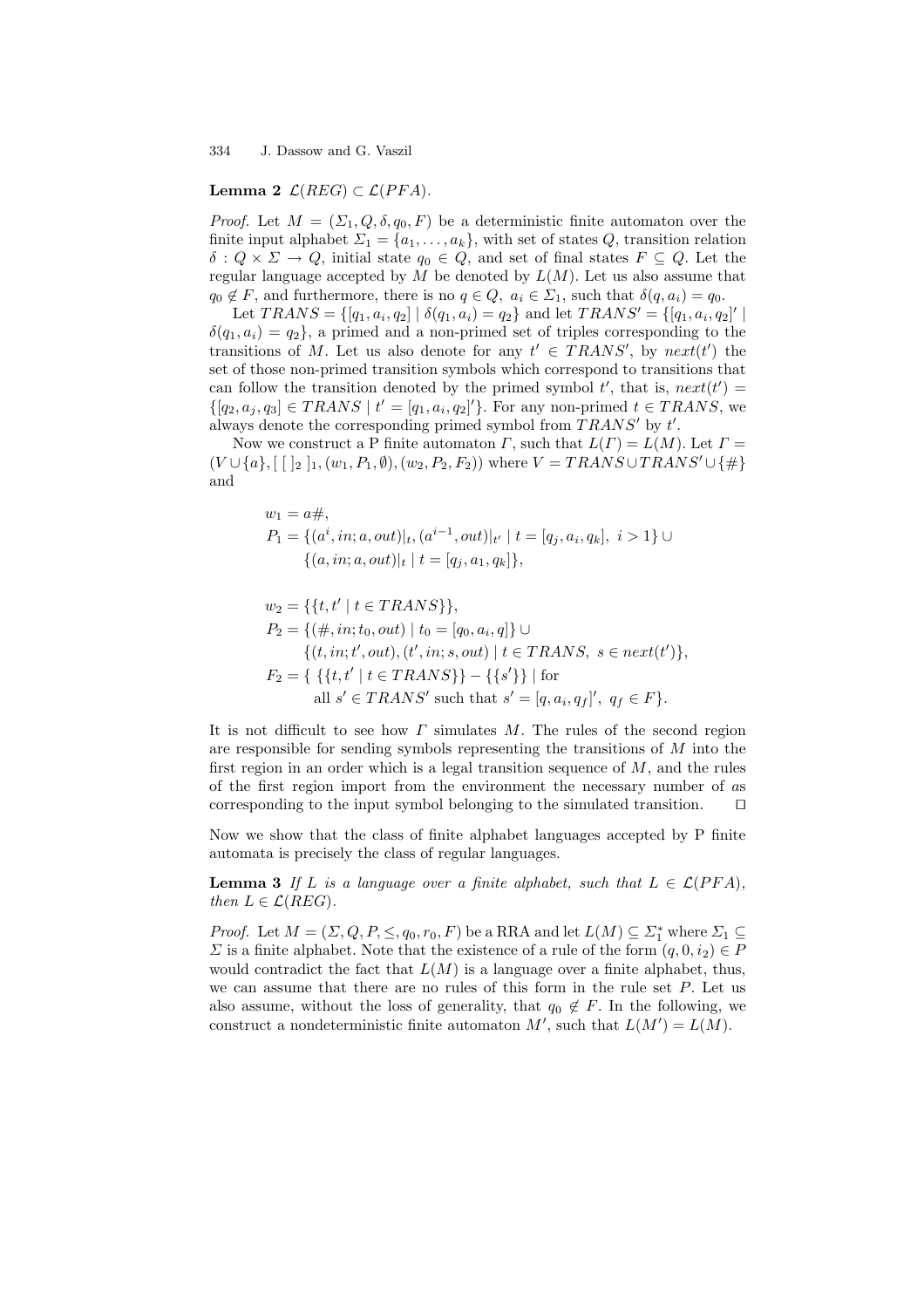Let for all  $q\in Q,$   $P_q$  be the set of those rules for state  $q$  which decrement the first register,  $P_q = \{(q; r_1, r_2), (q, q'; r_1, r_2) \in P \mid r_1 > 0\}$ . Let  $\infty$  be a symbol, such that for all  $n \in \mathbb{N}$ ,  $n \leq \infty$ , and let  $rest(q) \in \mathbb{N} \cup \{\infty\}$  be

$$
rest(q) \begin{cases} min(\lbrace r_1 | (q; r_1, r_2), (q, q'; r_1, r_2) \in P_q \rbrace) - 1 \text{ if } P_q \neq \emptyset, \\ \infty & \text{if } P_q = \emptyset, \end{cases}
$$

that is,  $rest(q)$  denotes the maximal value which can be stored in the first register when  $M$  is in sate  $q$ , such that no rule which decrements the first register can be applied because the contents of the first register is less then necessary. If for a certain  $q \in Q$ , the set  $P_q$  is empty, then  $rest(q) = \infty$ .

Let  $M' = (\Sigma_1, Q', \delta, q'_0, F')$  be a finite automaton with input alphabet  $\Sigma_1$ , state set Q', transition relation  $\delta: Q' \times \Sigma_1 \to 2^{Q'}$ , initial state  $q'_0 \in Q'$ , and set of final states  $F' \subseteq Q'$ .

The states of M' are essentially elements of  $Q \times \mathbb{N}$ ,

$$
Q' = \{(q, i) \mid q \in Q, 0 \le i \le max(\{rest(q) \mid q \in Q, rest(q) \ne \infty\}) + |\Sigma_1| + r_0 + \Sigma_{(q, q'; i_1, i_2) \in P} i_2\}.
$$

The initial state of M' is  $q'_0 = (q_0, r_0)$ . For the initial state, we define for all j,  $0 \leq j \leq |\Sigma_1|$ , that is, since in our notation  $a_0 = \varepsilon$ , for all symbols from  $\Sigma_1 \cup {\varepsilon}$ 

$$
\delta((q_0, r_0), a_j) = \{ (q, i) \mid (q_0, r_0, 0) \vdash^{a_j} (q, i, 0) \}.
$$

Let  $Q'_0 = \{(q_0, r_0)\}\$ , and let  $Q_1 = Q'_0 \cup \delta((q_0, r_0), a_j)$ . Now, for all states in  $(q, i) \in Q'_1$ ,

$$
\delta((q, i), a_j) = \{ (q', i') \mid (q, i, 0) \vdash^{a_j} (q', i', 0) \},
$$

and  $Q'_2 = \bigcup_{(q,i) \in Q'_1} \delta((q,i), a_j).$ 

We continue this way the definition of  $\delta$  and  $Q_i^{\prime}$ ,  $i \geq 0$ . That is, if we already have  $Q'_n$ , then  $Q'_{n+1} = \bigcup_{(q,k)\in Q'_n} \delta((q,k), a_j)$ , where

$$
\delta((q,k),a_j) = \{(q',k') | (q,k,0) \vdash^{a_j} (q',k',0) \}.
$$

We claim that  $\bigcup_{i\geq 0} Q'_i$  is a finite set, namely that  $\bigcup_{i\geq 0} Q'_i \subseteq Q'$ , that is, that  $M'$  is really a finite automaton.

To see this, consider a derivation

$$
(q_0, r_0, 0) \vdash^{x_1} \ldots (q_i, r_i, 0) \vdash^{x_{i+1}} (q_{i+1}, r_{i+1}, 0) \ldots \vdash^{x_n} (q_n, r_n, 0) = (q_f, r_n, 0).
$$

Let  $(q_i, r_i, 0) \vdash^{x_{i+1}} (q_{i+1}, r_{i+1}, 0)$  be a transition with

$$
(q_i, r_i, 0) \Rightarrow^* (q_i, r'_i, j_1) \Rightarrow^{x_{i+1}} (q_{i+1}, r_{i+1}, 0)
$$

where  $x_{i+1} = a_j$ ,  $j = j_1 + i_2$  and  $r_{i+1} = r'_i + j$  if  $(q_i, q_{i+1}; i_1, i_2)$  is the rule applied in the last step.

If  $\text{rest}(q_i) < r_i$ , then  $r'_i < r_i$ , thus,  $r_{i+1} = r'_i + j \leq \text{rest}(q_i) + |\Sigma_1|$  which means that  $(q_{i+1}, r_{i+1}) \in Q'$ .